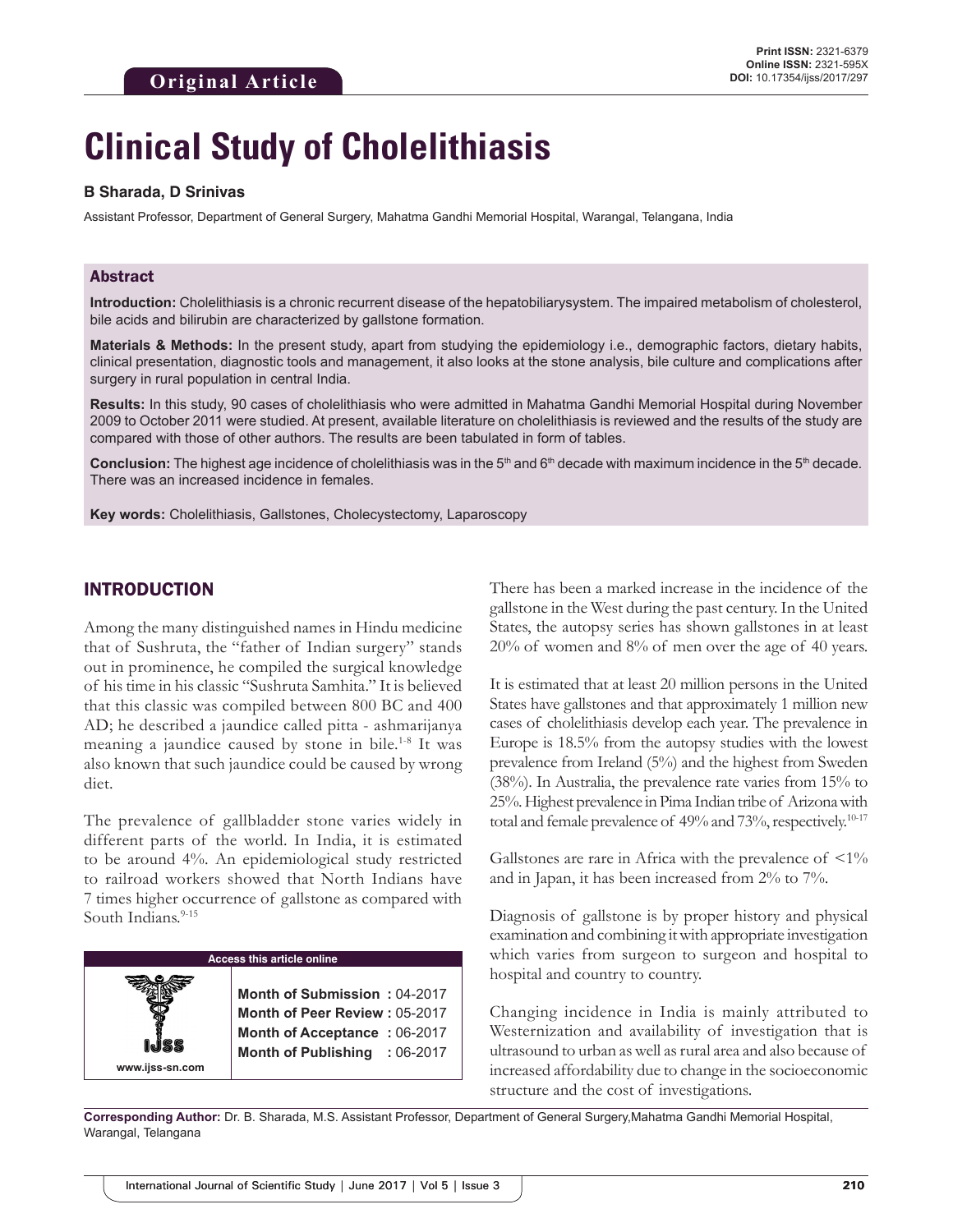Due to the increased incidence of gallstones and its variable presentations in India as well as in the West, there is a great need for a study which can provide the information regarding the prevalence of the disease, various clinical presentation and management, and outcomes of the cholelithiasis.18-25

# MATERIALS AND METHODS

This dissertation titled "A clinical study of cholelithiasis" was done at Mahatma Gandhi Memorial Hospital, Warangal, for a period of November 2009 to October 2011.

A total of 90 cases of cholelithiasis were admitted, examined, investigated, and operated during the period between November 2009 and October 2011. Detailed history of all the 90 cases was taken that included information regarding the age, sex, nature of the symptoms, duration of the symptoms, past history of similar complaints, diet history, history of OCP, alcohol ingestion, and diabetes. All patients underwent detailed examination, hemogram, electrocardiogram, liver function test, blood sugar, blood urea, serum creatinine, urine analysis, blood group, chest X-ray, and ultrasound scan of the abdomen. Relevant investigations and specialty consultations were taken for patients with associated medical illness and their control was ascertained pre-operatively.

Risk and complications of the condition as well as surgery have been explained to the patients, written consent was obtained. Appropriate pre-operative antibiotics were given. After opening the abdomen, the pathological features and anatomical variations were noted, bile obtained from the gallbladder with a syringe and sent for culture sensitivity. Based on clinical investigation and operative criteria, exploration of the common bile duct (CBD) was done. In this study, some of the patients had undergone open cholecystectomy and some of the patients underwent laparoscopic cholecystectomy due to the factors such as previous operation and obese patient. A subhepatic tube drain was used in patients who undergone open cholecystectomy and connected to collecting bag. The abdominal wound was closed in layers. The gallstone was sent for chemical analysis and the gallbladder for histopathological examination. All patients received antibiotics and routine post-operative care. Patient was properly examined in the post-operative period to note the development in any complication. Suitable treatment was given according to the need. Antibiotics were given and subsequently changed according to the bile culture and sensitivity report. Patients who underwent laparoscopic cholecystectomy were discharged on the 3rd day and those who underwent open cholecystectomy were discharged on the 7<sup>th</sup> day, unless any complications. Patients were

advised regarding diet, rest, and to visit the surgical OPD for regular follow-up.

In the follow-up period, attention was given toward improvement of the patients with regard to symptoms as well as examination of the operative scar.

# RESULTS AND DISCUSSION

In this study, 90 cases of cholelithiasis who were admitted in Mahatma Gandhi Memorial Hospital during November 2009 to October 2011 were studied. At present, available literature on cholelithiasis is reviewed and the results of the study are compared with those of other authors.

#### **Age of Incidence**

There is an increased incidence of cholelithiasis in the 5<sup>th</sup> and 6<sup>th</sup> decade with the peak in the 5<sup>th</sup> decade. In the study, the youngest patient was 15-year-old and the oldest patient was 72-year-old (Table 1).

Similar incidence is seen in the studies of Herman *et al.* (5th decade). Hanif series showed peak incidence in the 5th decade. In Western studies, the peak incidence is in the  $5<sup>th</sup>$  and  $6<sup>th</sup>$  decades. The rise in the peak age of incidence is due to change in the dietary factor. Similar findings were noted in the studies of Ganey *et al*. and Moreaux *et al.*

#### **Distribution of Cases by Sex**

In the present study, 54 patients were female and 36 patients were male. The present study shows that gallstone disease is a common problem in female population. The femaleto-male ratio is 3:2 (Table 2).

Battacharya's series showed 71.4% were female and 28.6% were male. Similar sex preponderance in favor of females was noted by Tamhankar, Ganey *et al*., and Major Alok

#### **Table 1: Age of incidence**

| Age in<br>years | No. of<br>cases $(\%)$ | Herman's series (%) | <b>Rushad's</b><br>series (%) |
|-----------------|------------------------|---------------------|-------------------------------|
| $11 - 20$       | 2(2.22)                | 25 (1.60)           | 0(0)                          |
| $21 - 30$       | 8(8.88)                | 92 (5.90)           | 4(3.33)                       |
| $31 - 40$       | 16 (17.78)             | 226 (14.60)         | 36 (30.00)                    |
| 41-50           | 30 (33.33)             | 325 (21.00)         | 30(25.00)                     |
| $51 - 60$       | 18 (20.00)             | 473 (30.60)         | 29 (24.16)                    |
| >60             | 16 (17.78)             | 352 (23.57)         | 21(17.5)                      |

| <b>Table 2: Sex distribution</b> |                  |                                 |                                  |
|----------------------------------|------------------|---------------------------------|----------------------------------|
| <b>Sex</b>                       | No. of cases (%) | Battachary's<br>series $59$ (%) | <b>Alok Sharma</b><br>series (%) |
| Male                             | 36(40)           | 26(28.6)                        | 41 (70)                          |
| Female                           | 54 (60)          | 65 (71.4)                       | 17(30)                           |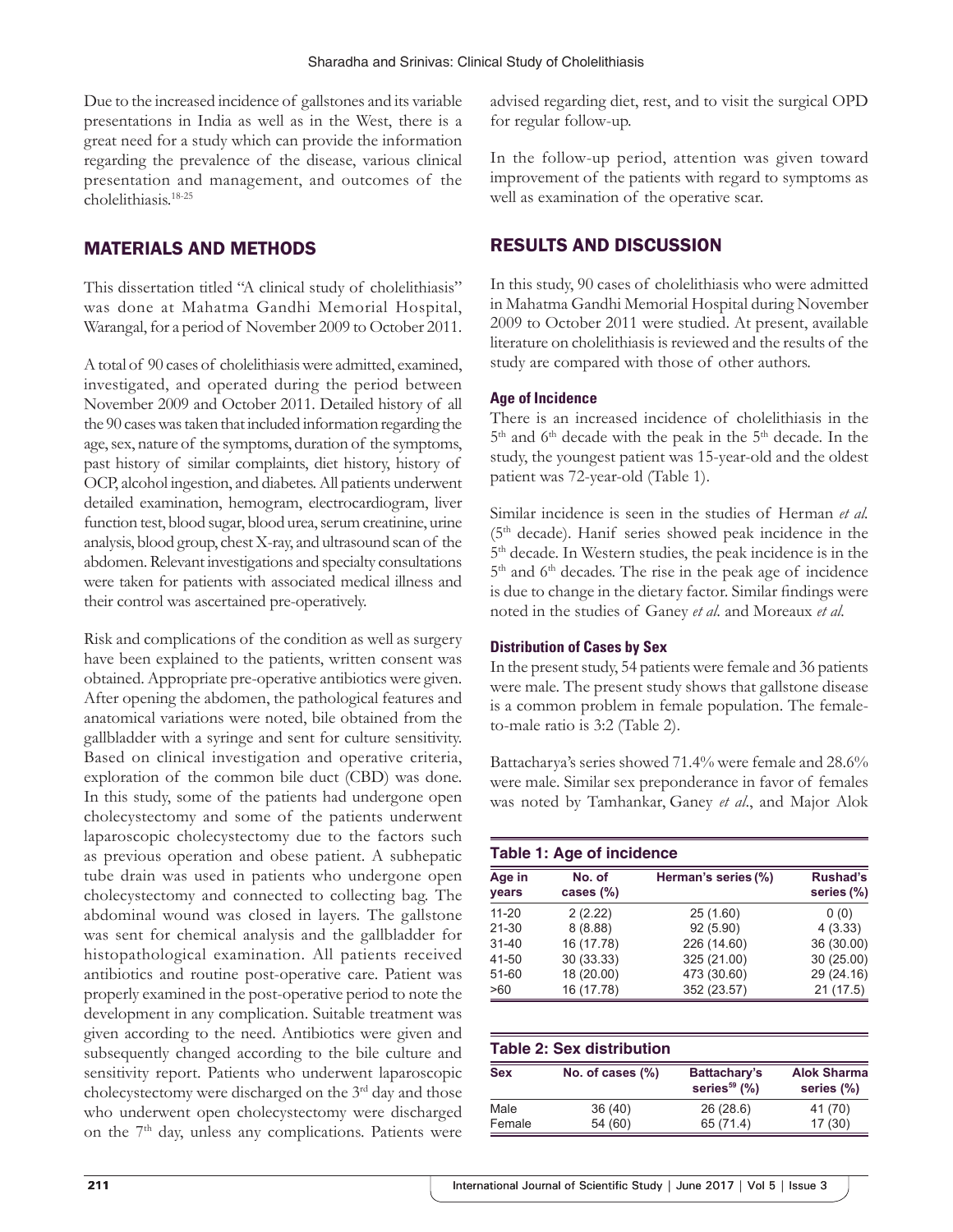Sharma *et al*. series showed that 70% were male and 30% were female.

#### **Presenting Symptoms**

Pain was the most common symptom presenting in 88 patients, 50 patients had nausea and vomiting, and 12 patients had jaundice (the cause of the jaundice was stone in the CBT. The CBT was explored in these patients and stones were removed). Dyspepsia was present in 20 patients (relieved after cholecystectomy) and fever (secondary to cholangitis due to biliary obstruction) was present in 8 patients (Table 3).

Similar presentations were noted in the series of Alok Sharma,Ganey series, and Goswitz *et al.* series.

#### **General Physical Examination**

In the study, 55 patients were moderately built and nourished, 20 were obese. These observations are against the time-honored aphorism that fat people are more prone for this disease. 60 patients were diabetic and 45 patients were hypertensive. Pallor was present in 26 patients who were corrected with blood transfusion.

#### **Presenting Signs**

In the present study, 87 patients had tenderness in the right hypochondrium, whereas 28 patients had guarding and 7 patients had mass in the right hypochondrium (Table 4).

#### **Investigations**

All the patients underwent routine hematological and biochemical investigations. The hemoglobin of patients ranged from 5 to 15 g%. Serum bilirubin was raised in 7 patients, levels ranged from 1.8 to 5 mg%.

#### **Ultrasound**

Ultrasound scanning of the abdomen was done in all patients. 90 patients had stone in gallbladder, 13 patients had stones in both gallbladder and CBT (Table 5).

#### **Pre-operative Evaluation**

A hemoglobin level of 10  $g\%$  was accepted for the surgery. Blood transfusion was given to selected patients to improve the hemoglobin level. 10 cases diagnosed as acute cholecystitis were managed conservatively with IV fluids, nasogastric aspiration, antibiotics, and analgesics. These patients were treated conservatively and were then offered surgery after 6 weeks. All diabetic patients were maintained on insulin injection in the pre-operative period. Associated medical illness was treated accordingly before taking the patient to surgery.

#### **Type of Operation**

In the present study, 44 patients underwent laparoscopic cholecystectomy and 46 patients underwent open cholecystectomy (Table 6).

## **Incision in Open Cholecystectomy**

Out of 46 patients who underwent open cholecystectomy, 31 were operated through a right subcostal incision, 13 patients were operated through right paramedian incision, and 2 patients through a right transverse incision (Table 7).

#### **Post-operative treatment**

All the patients were given IV fluids, nasogastric aspiration was done, and antibiotics and analgesics were given. Drainage tube was removed between 3 to 10 days based on the drainage. T-tube cholangiogram was performed in 13 patients and T-Tube was removed after confirmation of the patency of the duct.

#### **Table 3: Various symptoms**

| <b>Symptoms</b> | No. of<br>cases $(\%)$ | <b>Alok Sharma</b><br>series (%) | Ganey's series (%) |
|-----------------|------------------------|----------------------------------|--------------------|
| Pain            | 88 (97.78)             | 58 (100)                         | 987 (95)           |
| Nausea/vomiting | 50 (55.56)             | 48 (82.8)                        | 576 (55.6)         |
| Jaundice        | 12 (13.33)             | 03(5.17)                         | 101(10)            |
| Dyspepsia       | 20 (22.22)             | 05(8.62)                         | 222 (21)           |
| Fever           | 8(8.88)                | NA(0)                            | 92(9)              |

#### **Table 4: Presenting signs**

| <b>Signs</b>      | No. of cases $(\%)$ |
|-------------------|---------------------|
| <b>Tenderness</b> | 87 (96.67)          |
| Guarding          | 28 (31.11)          |
| Mass              | 7(7.78)             |

#### **Table 5: Ultra sound**

| <b>Finding on</b><br>ultrasonography | No. of<br>cases $(\%)$ | Alok Sharma series (%) |
|--------------------------------------|------------------------|------------------------|
| Stones in gallbladder                | 90 (100)               | 57 (98.3)              |
| Solitary stones                      | 22 (24.44)             | 15(26.3)               |
| Multiple stones                      | 68 (75.56)             | 42 (73.7)              |
| Stones in bile duct                  | 13 (14.44)             | 3(5.2)                 |
| Thickening of gallbladder            | 72 (80)                | 10(17.2)               |
| Distended gallbladder                | 11 (12.22)             | 3(5.2)                 |
| Gallbladder mass                     | 7(7.78)                | 1(1.7)                 |

# **Table 6: Type of operation Type of operation No. of cases (%)** Laparoscopic cholecystectomy 44 (48.88) Open cholecystectomy 46 (51.11)

#### **Table 7: Incision in open cholecystectomy**

| <b>Type of incision</b> | No. of cases |
|-------------------------|--------------|
| Right subcostal         | 31           |
| Right paramedian        | 13           |
| Right transverse        | 02           |
| Upper midline           | 00           |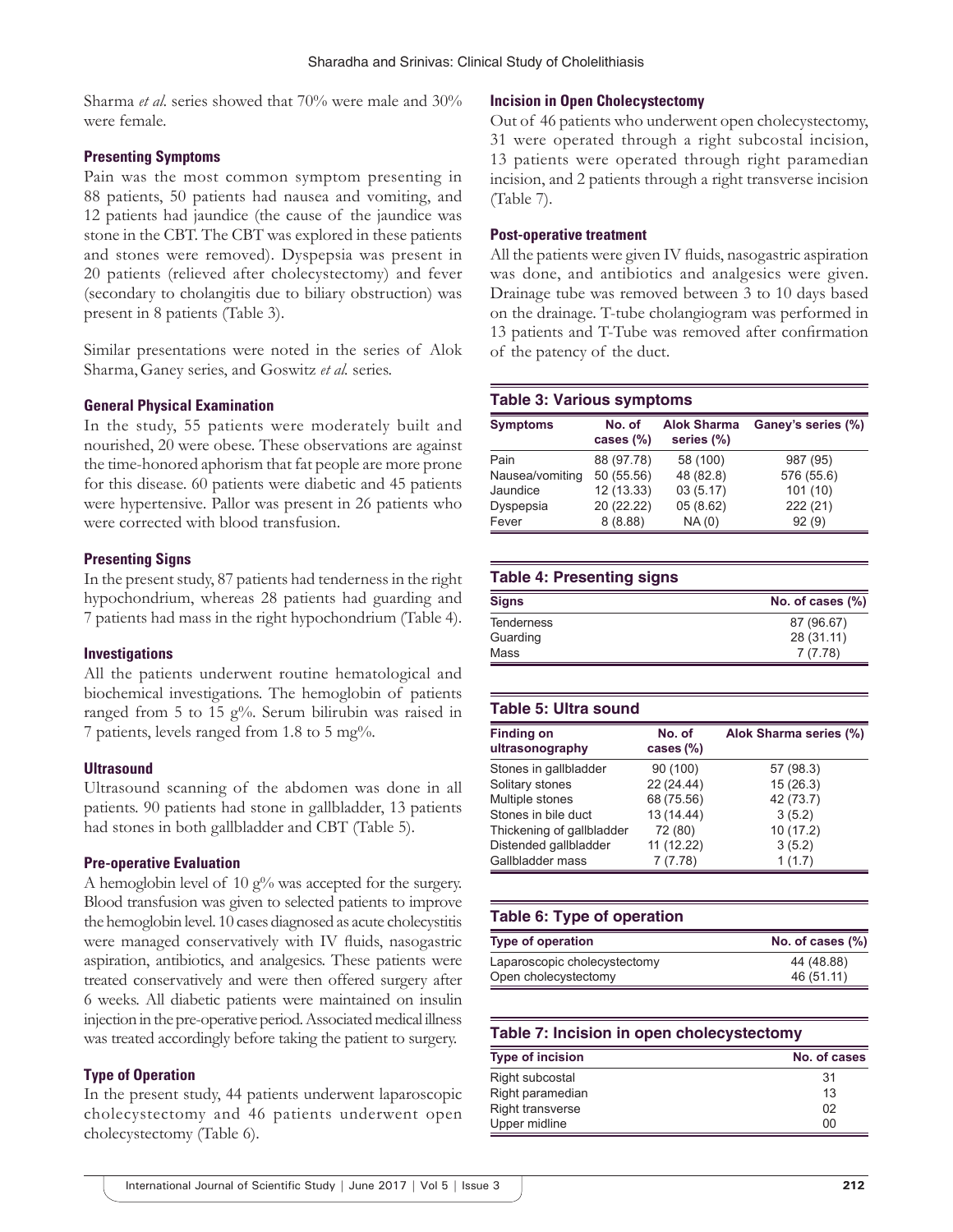# **Complications**

In the present study, 6 patients had wound infection. 2 patients had post-operative bile leak which was managed conservatively and patients recovered. 4 patients had bile duct injury which was repaired on the T-tube (Table 8).

## **Histopathology Report**

In the present study, 86 patients were reported as having chronic cholecystitis, 4 patients had acute cholecystitis, and no case of malignancy was noted (Table 9).

## **Types of Stones**

In the present study, gallstones analysis was done in all patients. 81 patients had mixed type of stones, 7 patients had cholesterol stones, and 2 patients had pigment stones (Table 10).

## **Bile Culture**

Bile culture was done in all patients, 68 patients had no growth, 14 cases reported growth of *Escherichia coli*, 4 patients had growth of *Klebsiella*, and 2 patients each having reported the growth of *Staphylococcus aureus* and *Pseudomonas*. These results were similar to the studies of Mathur *et al*.,Goswitz *et al.*, and Battacharya *et al.* (Table 11).

## **Follow-up**

There was no problem in the follow-up period in any patient.

# SUMMARY

- 1. The highest age incidence of cholelithiasis was in the 5<sup>th</sup> and 6<sup>th</sup> decade with maximum incidence in the 5<sup>th</sup> decade. There was an increased incidence in females.
- 2. Pain was the most common symptom (present in 97.78% of the patients), nausea and vomiting were the second most common symptom presenting in 55.56% of patients, dyspepsia was present in 22.22% of patients, jaundice in 13.33% of patients, and 8.88% of patients had fever.
- 3. Tenderness in the right hypochondrium was the most common sign present in 96.67%, guarding was the next sign present in 31.11% of the patients and mass abdomen in 7.78% of the patients.
- 4. Ultrasonography is the investigation of choice in our hospital. All patients had gallstones, 24.44% of patients had solitary stone. 75.56% of patients had multiple stones, 14.44% of patients had bile duct stones, 80% had thickening of gallbladder, 12.22% had gallbladder distension, and 7.78% had gallbladder mass.
- 5. About 48.88% of patients underwent laparoscopic cholecystectomy, 51.11% underwent open cholecystectomy. Laparoscopy to open conversion rate was found to be 4%. Right subcostal incision was the most common incision used in open cholecystectomy.

#### **Table 8: Complications**

| Post-operative<br>complication | Open<br>cholecystectomy | Laparoscopic<br>cholecystectomy | Total |
|--------------------------------|-------------------------|---------------------------------|-------|
| Wound infection                |                         | 2                               | 6     |
| Hemorrhage                     |                         |                                 |       |
| Retained stone                 |                         |                                 |       |
| <b>Bile leak</b>               | 2                       |                                 | 2     |
| prolonged ileus                |                         |                                 |       |
| Intraoperative<br>complication | Open<br>cholecystectomy | Laparoscopic<br>cholecystectomy | Total |
| Bile duct injury               |                         | 2                               |       |
| <b>Total complications</b>     |                         |                                 | 12    |

## **Table 9: Various modes of presentation of patients of cholelithiasis**

| <b>Histopathology report</b> | No. of cases (%) |
|------------------------------|------------------|
| Chronic cholecystitis        | 86 (95.56)       |
| Acute cholecystitis          | 4(4.44)          |
| Ruptured gallbladder         | 0(0)             |
| Gangrenous gallbladder       | 0(0)             |

## **Table 10: Type of gall stones**

| <b>Type of stone</b> | No. of cases $(\%)$ | Mathur et al. (%) |
|----------------------|---------------------|-------------------|
| Cholesterol stone    | 7(7.78)             | 3(12)             |
| Mixed stone          | 81 (90.00)          | 21(84)            |
| Pigment stone        | 2(2.22)             | 1(4)              |

# **Table 11: Bile culture**

| <b>Organism isolated</b> | No. of cases (%) | Mathur et al. (%) |
|--------------------------|------------------|-------------------|
| Staphylococcus aureus    | 2(2.22)          | 3(12)             |
| Pseudomonas pyocyaneus   | 2(2.22)          | 1(4)              |
| Salmonella               | 0(0)             | 1(4)              |
| Escherichia coli         | 14 (15.56)       | 4(16)             |
| Klebsiella               | 4(4.44)          | 0(0)              |
| No growth                | 68 (75.56)       | 13 (52)           |

4 patients had intraoperative bile duct injury which was repaired immediately and the patients recovered.

- 6. The post-operative complication in the present study was 13.33%. Wound infection was the most common, 2 patients had post-operative bile leak which was managed conservatively and the patients improved.
- 7. Histopathology revealed chronic cholecystitis in majority of the cases while bile culture revealed no growth in majority of cases in the present study.
- 8. Gallstones analysis showed mixed stone in 90% of the cases and cholesterol stones in 7.78% of the cases as the most common variety.
- 9. There was no mortality in the present study.

# REFERENCES

Park K, editor. Man and medicine towards health for all. Park's Text book of Preventive and Social Medicine. 17<sup>th</sup> ed. Jabalpur: Banarasi Das; 2002.